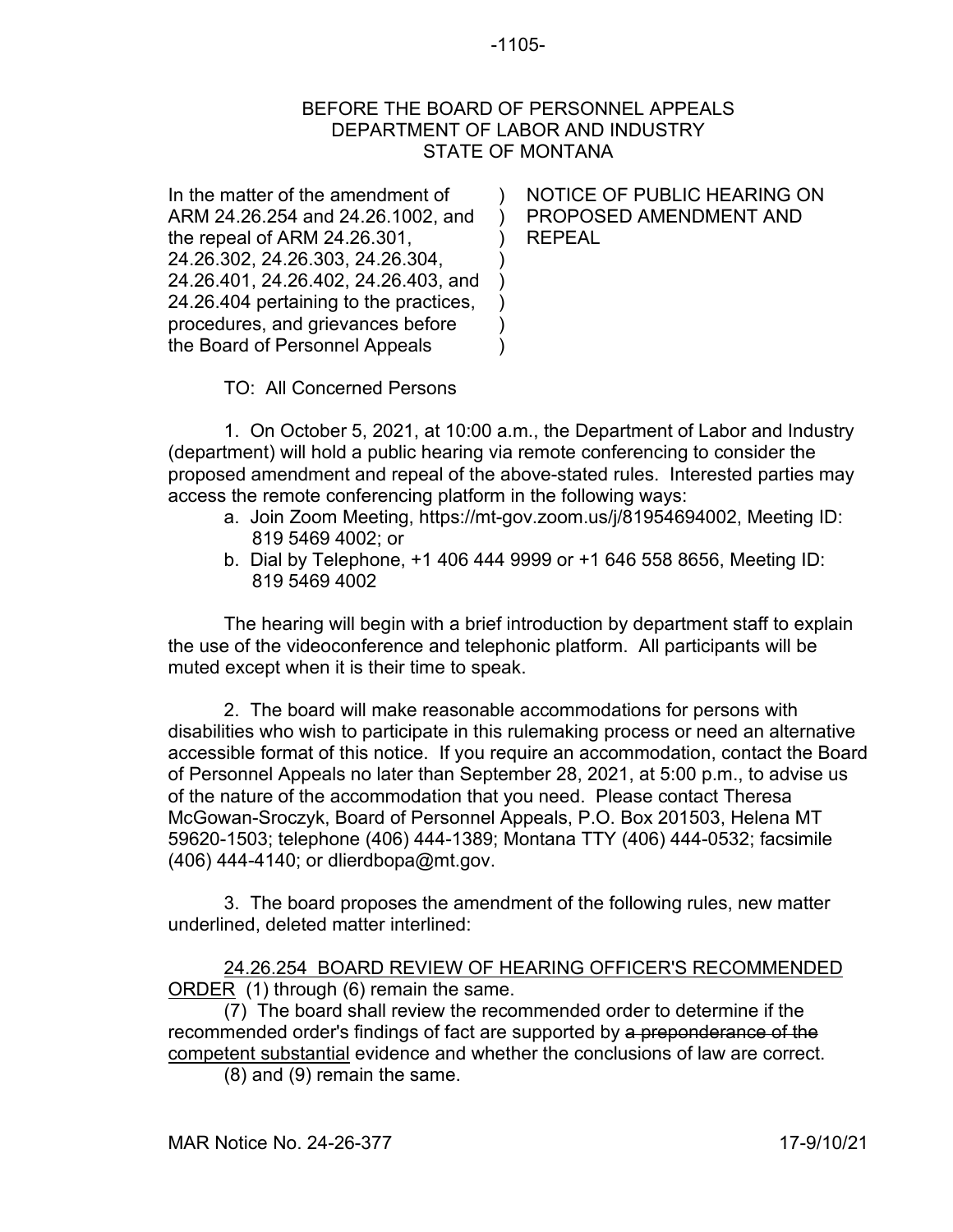-1106-

AUTH: 39-31-104, 39-32-103, MCA IMP: 2-18-1011, 2-18-1012, 39-31-406, 39-32-112, 39-32-113, MCA

REASON: The rule is amended to comply with the statutory requirements of the Montana Administrative Procedure Act that governs an agency (or board) review of a contested case proceeding. The agency or board "may not reject or modify the findings of fact unless the agency first determines from a review of the complete record and states with particularity in the order that the findings of fact were not based upon competent substantial evidence[.]" 2-4-621(3), MCA.

## 24.26.1002 REQUIREMENTS FOR PROOF OF INTEREST AUTHORIZATION DOCUMENTS – CONFIDENTIALITY (1) remains the same.

(2) The proof of interest submitted with any petition shall not be furnished to any of the parties. The board agent shall consider the adequacy of the showing of interest and such decision shall not be subject to challenge.

AUTH: 39-31-104, 39-32-103, MCA IMP: 39-31-207, 39-32-113, MCA

REASON: The rule amendment is to clarify that a board agent, and not the full board, shall consider the adequacy of the showing of interest in proceedings before the board. The amendment clarifies board procedure and emphasizes the importance of the confidentiality of the authorization cards by limiting the review to only a board agent.

4. GENERAL STATEMENT OF REASONABLE NECESSITY FOR REPEALS: There is a reasonable necessity to repeal the rules related to the grievance procedures for the employees of the Montana Department of Transportation (MDT) and the Montana Department of Fish, Wildlife and Parks (FWP) to comply with Chapter 56, Laws of 2021 (Senate Bill 56) signed into law on March 8, 2021. The bill makes the grievance procedures for MDT and FWP employees consistent with all other state employees by removing the grievance process from the board and placing the grievance process within the respective state agencies.

5. The board proposes to repeal the following rules:

24.26.301 PURPOSE, AUTH: 2-18-1011, MCA; IMP: 2-18-1002, MCA

REASON: The proposed repeal of ARM Title 24, chapter 26, subchapter 3, Department of Transportation Grievances (ARM 24.26.301 through 24.26.304) is to comply with the requirements of Senate Bill 56. The removal of the grievance process from the board to an internal MDT process will make the grievance process for MDT employees consistent with all other state employees.

24.26.302 DEFINITIONS, AUTH: 2-18-1001, MCA; IMP: 2-18-1002, MCA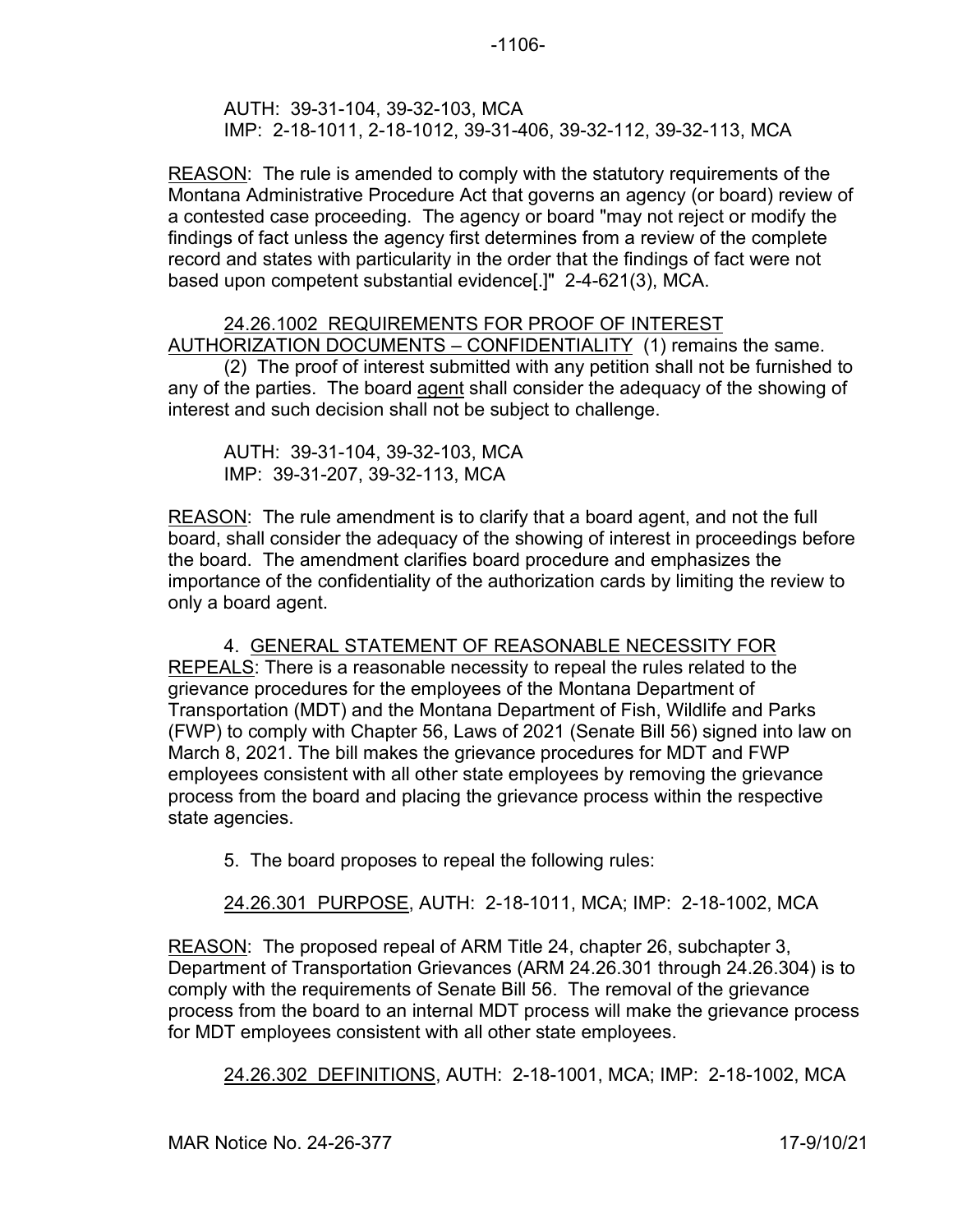24.26.303 GRIEVANCE PROCEDURE, AUTH: 2-18-1001, MCA; IMP: 2- 18-1002, MCA

24.26.304 FREEDOM FROM INTERFERENCE, RESTRAINT, COERCION, OR RETALIATION, AUTH: 2-18-1001, MCA; IMP: 2-18-1001(2), MCA

24.26.401 PURPOSE, AUTH: 87-1-205, MCA; IMP: 87-1-205, MCA

REASON: The proposed repeal of ARM Title 24, chapter 26, subchapter 4, Department of Fish, Wildlife and Parks Grievances (ARM 24.26.401 through 24.26.404) is to comply with the requirements of Senate Bill 56. The removal of the grievance process from the board to an internal FWP process will make the grievance process for FWP employees consistent with all other state employees.

24.26.402 DEFINITIONS, AUTH: 87-1-205, MCA; IMP: 87-1-205, MCA

24.26.403 GRIEVANCE PROCEDURE, AUTH: 87-1-205, MCA; IMP: 87-1- 205, MCA

## 24.26.404 FREEDOM FROM INTERFERENCE, RESTRAINT, COERCION, OR RETALIATION, AUTH: 87-1-205, MCA; IMP: 87-1-205, MCA

6. Concerned persons may submit their data, views, or arguments either orally or in writing at the hearing. Written data, views, or arguments may also be submitted to: Theresa McGowan-Sroczyk, Board of Personnel Appeals, P.O. Box 201503, Helena MT 59620-1503; facsimile (406) 444-4140; or dlierdbopa@mt.gov, and must be received no later than 5:00 p.m., October 12, 2021.

7. The department maintains a list of interested persons who wish to receive notices of rulemaking actions proposed by this agency. Persons who wish to have their name added to the list shall make a written request, which includes the name and e-mail or mailing address of the person to receive notices and specifies the particular subject matter or matters regarding which the person wishes to receive notices. Such written request may be mailed or delivered to the contact person in paragraph 2 above or may be made by completing a request form at any rules hearing held by the agency.

8. The bill sponsor contact requirements of 2-4-302, MCA, apply and have been fulfilled. The primary bill sponsor was contacted by e-mail on July 6, 2021.

9. With regard to the requirements of 2-4-111, MCA, the department, on behalf of the board, has determined that the amendment and repeal of the abovereferenced rules will not significantly and directly impact small businesses.

10. Department staff has been designated to preside over and conduct this hearing.